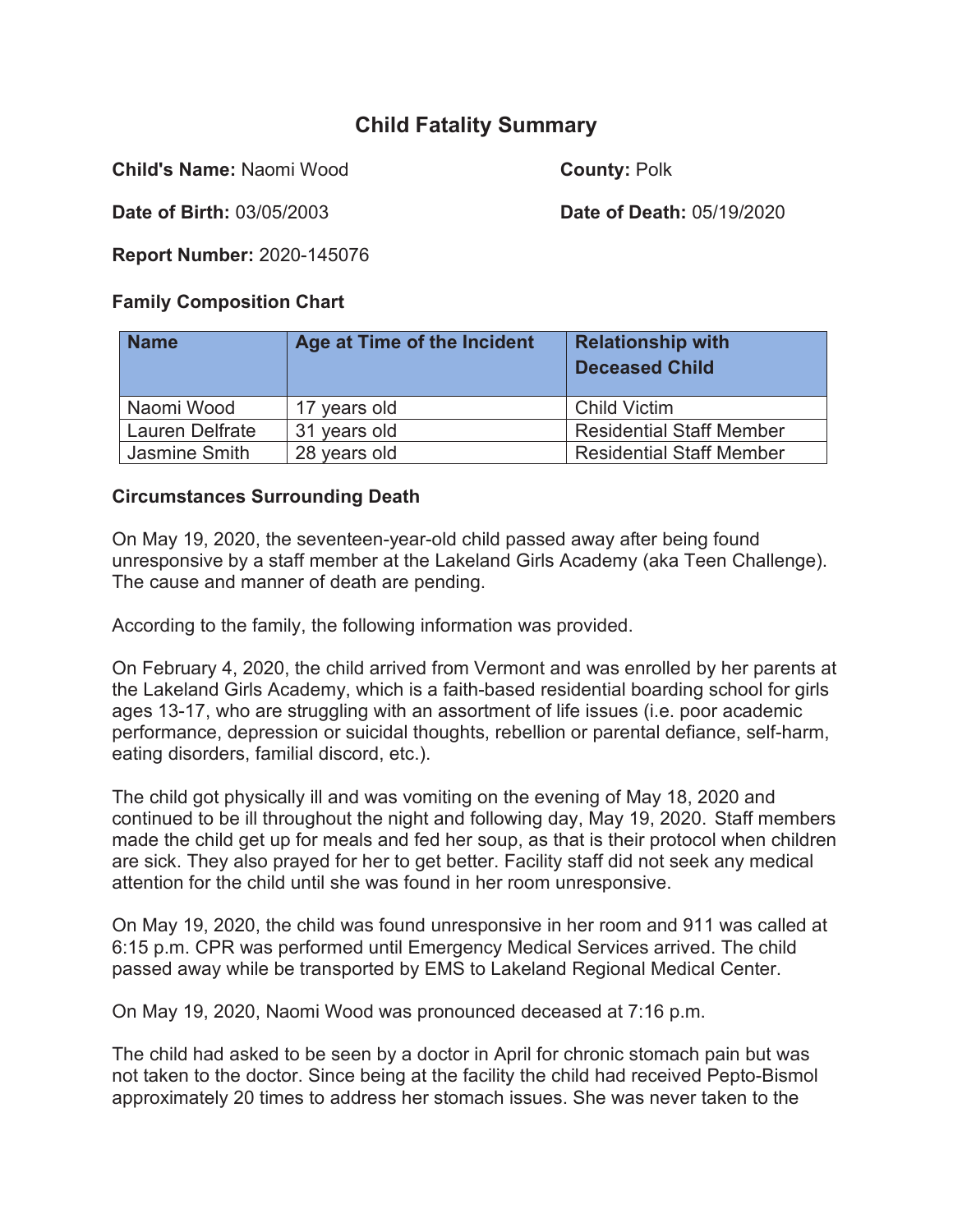doctor and facility staff never consulted with a physician. The facility did not have appropriate protocols in place to address medical emergencies and/or regular medical care with physicians. The director reported that they have since updated their policies and procedures. They have created a new position on campus called a medical representative; the director's wife is currently in that position until they can put a new person in the position. He stated the title will be Medical Coordinator. The Medical Coordinator will be responsible for assessing intakes and medical information. They will be responsible for all documentation and treatments. They are now thoroughly assessing medical history before admission to the program. The medical problem has to be documented and resolved. If a student is taking any medications, they have to be weaned from them before starting the program. If mental health needs are needed, they will refer out to the community and dismiss as they don't have the capacity or resources for it. If a child presents with symptoms, they will take them to urgent care or ER after 72 hours. They are notifying parents immediately of medical issues that arise.

The Polk County Sheriff's Office investigated the death of Naomi Wood (20-20460). No arrests were made, nor charges filed.

On February 11, 2021, the Department of Children and Families' investigation was closed with:

- Verified Findings of Death, Inadequate Supervision, and Medical Neglect as to Naomi Wood, with Lauren Delfrate and Jasmine Smith as the caregivers responsible.

| CPT Final Case Summary: 1 |
|---------------------------|
|                           |
|                           |
|                           |
|                           |
|                           |
|                           |
|                           |
|                           |
|                           |
|                           |
|                           |
|                           |
|                           |
|                           |
|                           |
|                           |
|                           |
|                           |
|                           |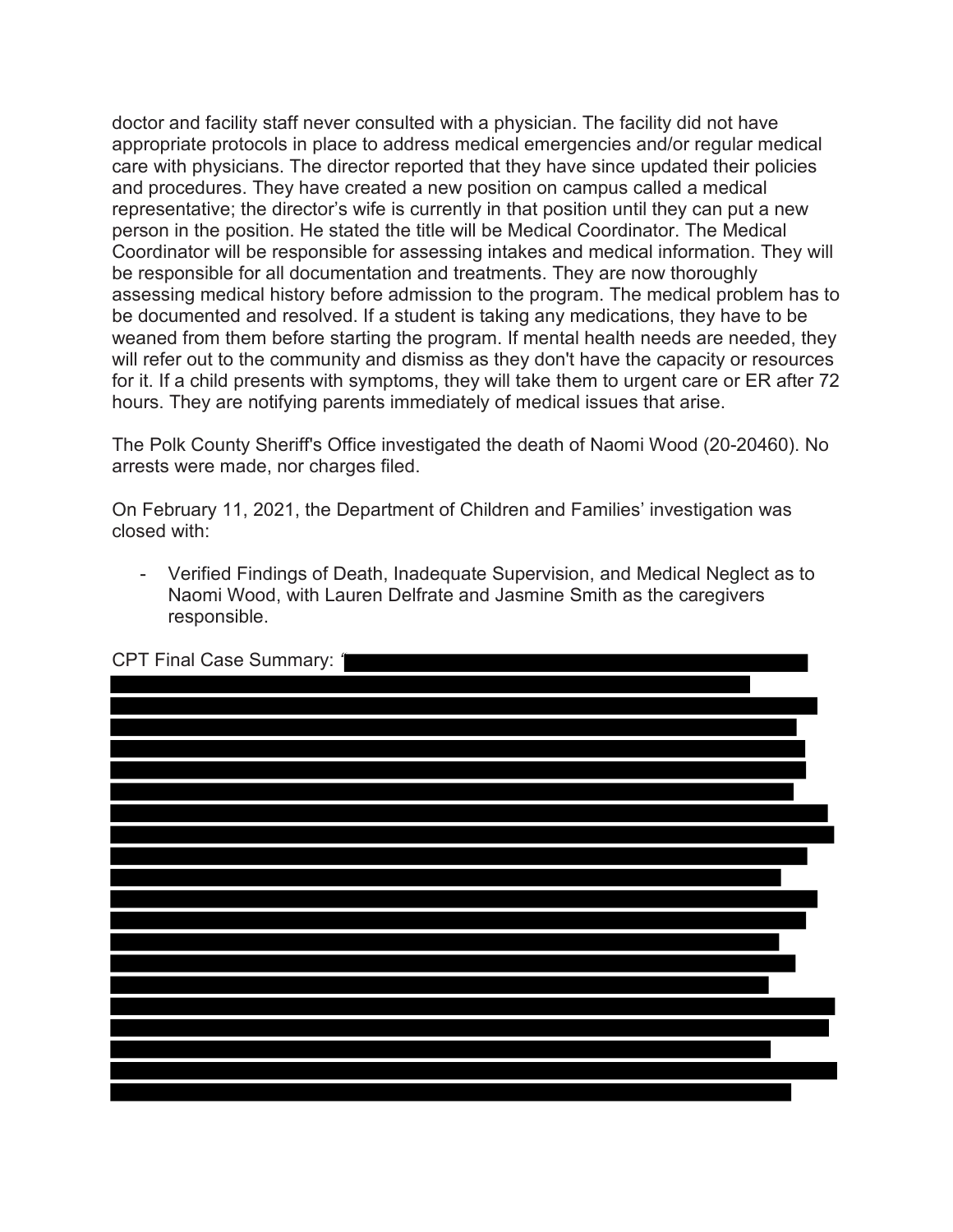

On May 20, 2020, District 10 Medical Examiner Stephen J. Nelson, M.D., completed an autopsy of Naomi Wood. ME# 20-10-FA-299.

Cause of Death: Seizure Disorder

Manner of Death: Natural

Opinion: *"According to the medical records, the decedent had complained of not feeling well and was found unresponsive by staff at a group home where she lived. Her down time was unknown. She has a history of an isolated seizure in the unknown past. She was a prior LSD and marijuana abuser but has not used either since February 2020. She had been vomiting for 2 days prior to her death and was given Pepto-Bismol (bismuth). She was transported via EMS to Lakeland Regional Health Medical Center and subsequently died as an inpatient there. Post-mortem toxicologic analysis failed to detect any volatiles in her blood or urine, including no ethanol. Comprehensive drug screening, performed on both her blood and her urine, failed to detect any of the common drugs or abuse. No acetyl fentanyl, alfentanil, butyryl, fentanyl, carfentanil, fentanyl, furanylfentanyl, sufentanil, B-hydroxythiofentanyl, or U-47700 were detected in her hurt. It is his opinion that Naomi Massa Wood died as a result of seizure disorder. The manner of death is natural."* 

#### **Other Children in the Family:**